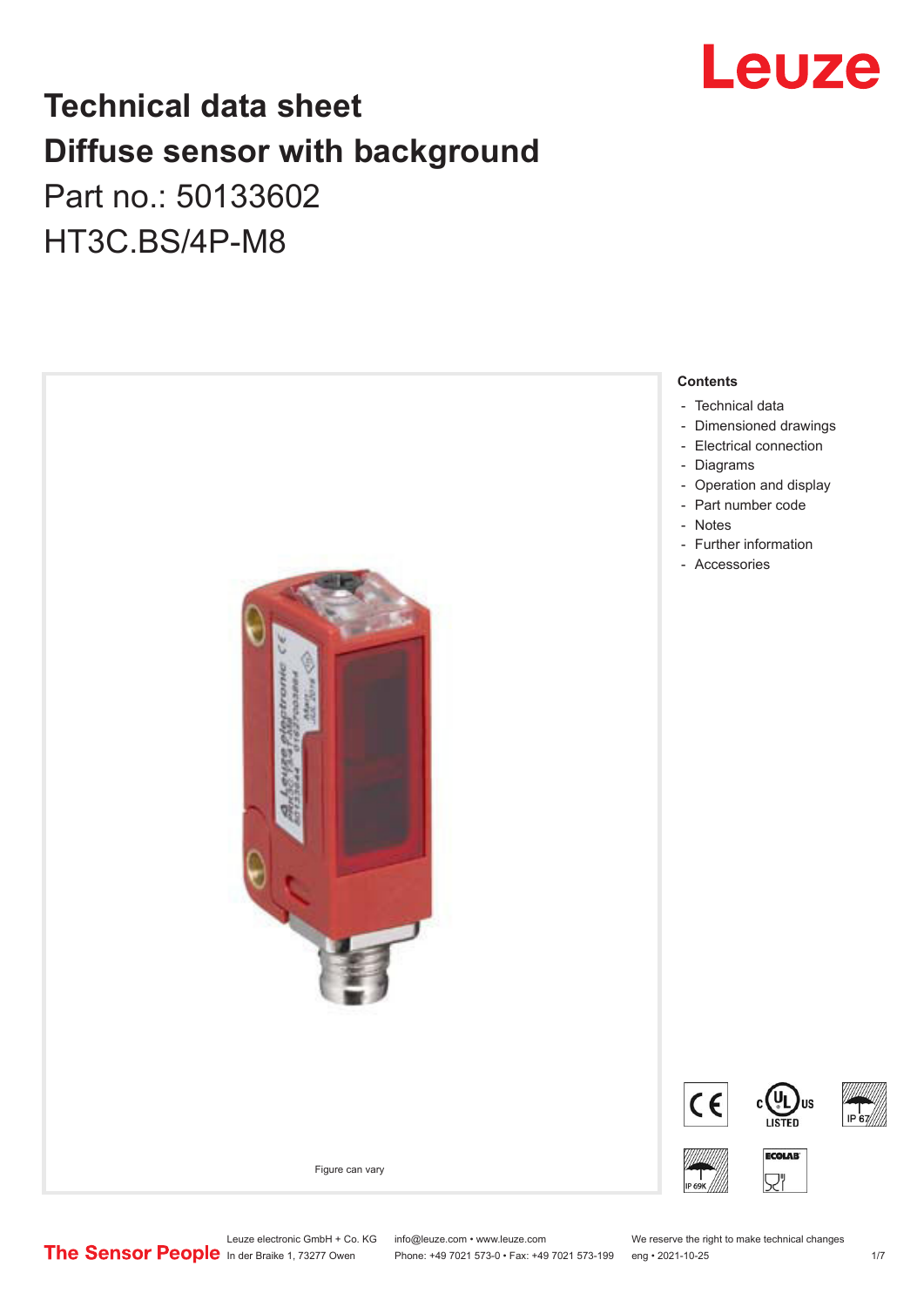### <span id="page-1-0"></span>**Technical data**

# Leuze

#### **Basic data**

| <b>Series</b>                   | 3C                                                            |
|---------------------------------|---------------------------------------------------------------|
| <b>Operating principle</b>      | Diffuse reflection principle with back-<br>ground suppression |
| Application                     | Detection of small parts                                      |
| <b>Special version</b>          |                                                               |
| <b>Special version</b>          | Small light spot (S)                                          |
| <b>Optical data</b>             |                                                               |
| <b>Black-white error</b>        | < 10% up to 100 mm                                            |
| <b>Operating range</b>          | Guaranteed operating range                                    |
| Operating range, white 90%      | 0.0050.2 m                                                    |
| Operating range, gray 18%       | $0.010.15$ m                                                  |
| Operating range, black 6%       | $0.0150.12$ m                                                 |
| <b>Operating range limit</b>    | Typical operating range                                       |
| <b>Operating range limit</b>    | 0.0050.2 m                                                    |
| <b>Adjustment range</b>         | $15200$ mm                                                    |
| <b>Light source</b>             | LED, Red                                                      |
| Wavelength                      | 633 nm                                                        |
| LED group                       | Exempt group (in acc. with EN 62471)                          |
| <b>Transmitted-signal shape</b> | Pulsed                                                        |
|                                 |                                                               |

#### **Electrical data**

**Protective circuit** Polarity reversal protection

Short circuit protected

| Performance data              |                                     |
|-------------------------------|-------------------------------------|
| Supply voltage U <sub>p</sub> | 10  30 V, DC, Incl. residual ripple |
| <b>Residual ripple</b>        | $0 15 \%$ , From $U_{p}$            |
| <b>Open-circuit current</b>   | $015$ mA                            |
|                               |                                     |

#### **Outputs**

**Number of digital switching outputs** 2 Piece(s)

| <b>Switching outputs</b> |                                   |
|--------------------------|-----------------------------------|
| <b>Voltage type</b>      | DC.                               |
| Switching current, max.  | 100 mA                            |
| <b>Switching voltage</b> | high: $\geq$ (U <sub>B</sub> -2V) |
|                          | Low: $\leq$ 2V                    |

| <b>Switching output 1</b>  |                     |  |
|----------------------------|---------------------|--|
| <b>Assignment</b>          | Connection 1, pin 4 |  |
| <b>Switching element</b>   | Transistor, PNP     |  |
| <b>Switching principle</b> | Light switching     |  |
| <b>Switching output 2</b>  |                     |  |
| <b>Assignment</b>          | Connection 1, pin 2 |  |
| <b>Switching element</b>   | Transistor, PNP     |  |
| <b>Switching principle</b> | Dark switching      |  |

#### **Timing**

| <b>Switching frequency</b> | 1.000 Hz         |
|----------------------------|------------------|
| Response time              | $0.5$ ms         |
| <b>Readiness delay</b>     | $300 \text{ ms}$ |
| Response jitter            | $166 \mu s$      |

#### **Mechanical data**

| 11.4 mm x 34.2 mm x 18.3 mm  |
|------------------------------|
| <b>Plastic</b>               |
| PC-ABS                       |
| Plastic / PMMA               |
| 10q                          |
| Red                          |
| Two M3 threaded sleeves      |
| Via optional mounting device |
| <b>ECOLAB</b>                |
|                              |

#### **Operation and display**

| Type of display                     | I FD.                   |
|-------------------------------------|-------------------------|
| <b>Number of LEDs</b>               | 2 Piece(s)              |
| <b>Operational controls</b>         | Multiturn potentiometer |
| Function of the operational control | Range adjustment        |

#### **Environmental data**

| Ambient temperature, operation | -40  60 °C |
|--------------------------------|------------|
| Ambient temperature, storage   | -40  70 °C |

#### **Certifications**

| Degree of protection     | IP 67         |
|--------------------------|---------------|
|                          | IP 69K        |
| <b>Protection class</b>  | Ш             |
| <b>Certifications</b>    | c UL US       |
| <b>Standards applied</b> | IEC 60947-5-2 |
|                          |               |

#### **Classification**

| <b>Customs tariff number</b> | 85365019 |
|------------------------------|----------|
| eCl@ss 5.1.4                 | 27270904 |
| $eC/\omega$ ss 8.0           | 27270904 |
| eCl@ss 9.0                   | 27270904 |
| eCl@ss 10.0                  | 27270904 |
| eCl@ss 11.0                  | 27270904 |
| <b>ETIM 5.0</b>              | EC002719 |
| <b>ETIM 6.0</b>              | EC002719 |
| <b>ETIM 7.0</b>              | EC002719 |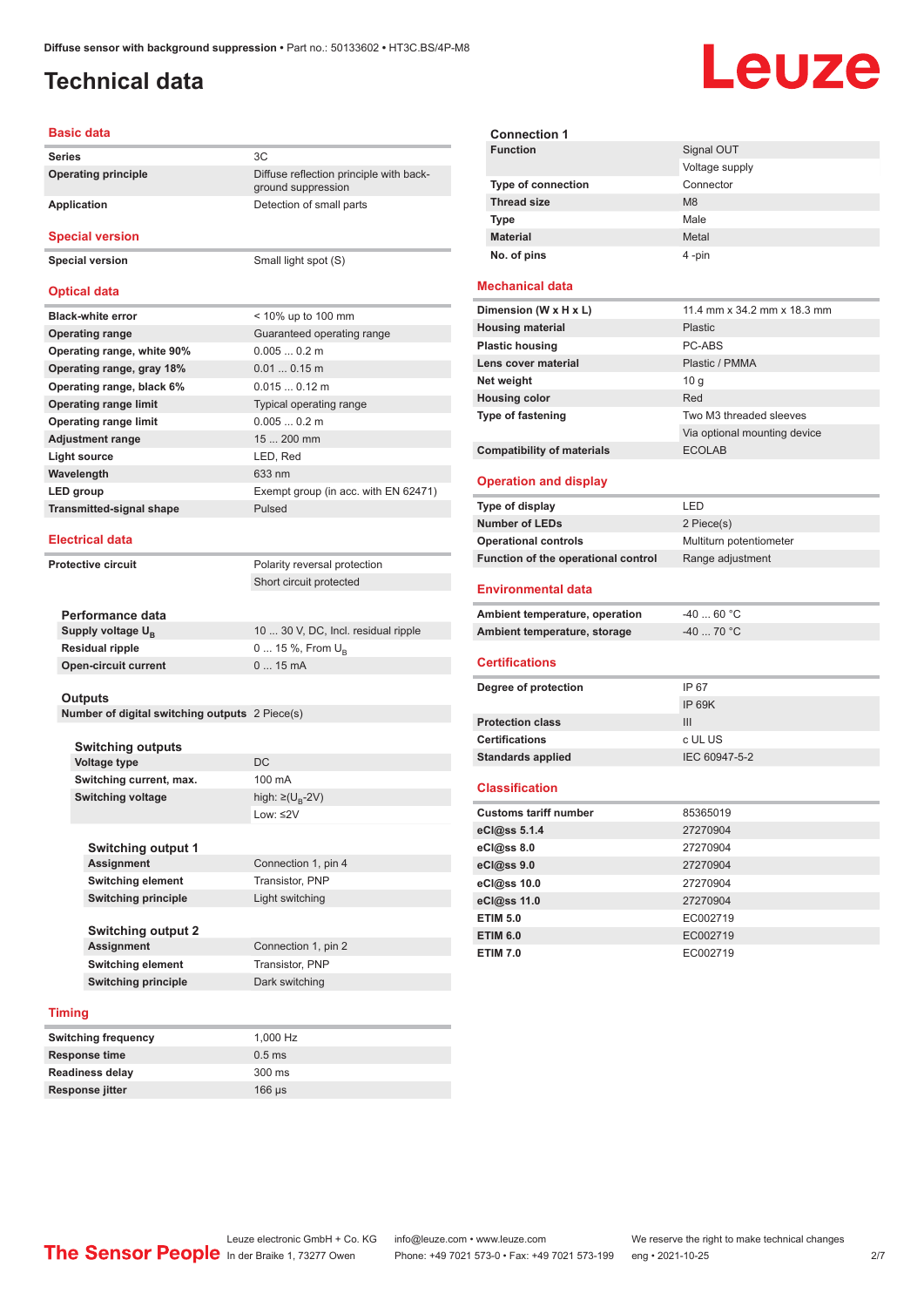### <span id="page-2-0"></span>**Dimensioned drawings**

Leuze

All dimensions in millimeters



- A Green LED
- B Yellow LED
- C Optical axis
- C1 Receiver
- C<sub>2</sub> Transmitter
- D Multiturn potentiometer E Mounting sleeve (standard)
- F Threaded sleeve (3C.B series)

### **Electrical connection**

**Connection 1**

| <b>Function</b>    | Signal OUT     |
|--------------------|----------------|
|                    | Voltage supply |
| Type of connection | Connector      |
| <b>Thread size</b> | M <sub>8</sub> |
| <b>Type</b>        | Male           |
| <b>Material</b>    | Metal          |
| No. of pins        | 4-pin          |

#### **Pin Pin assignment 1** V+ **2** OUT 2 **3** GND

**4** OUT 1

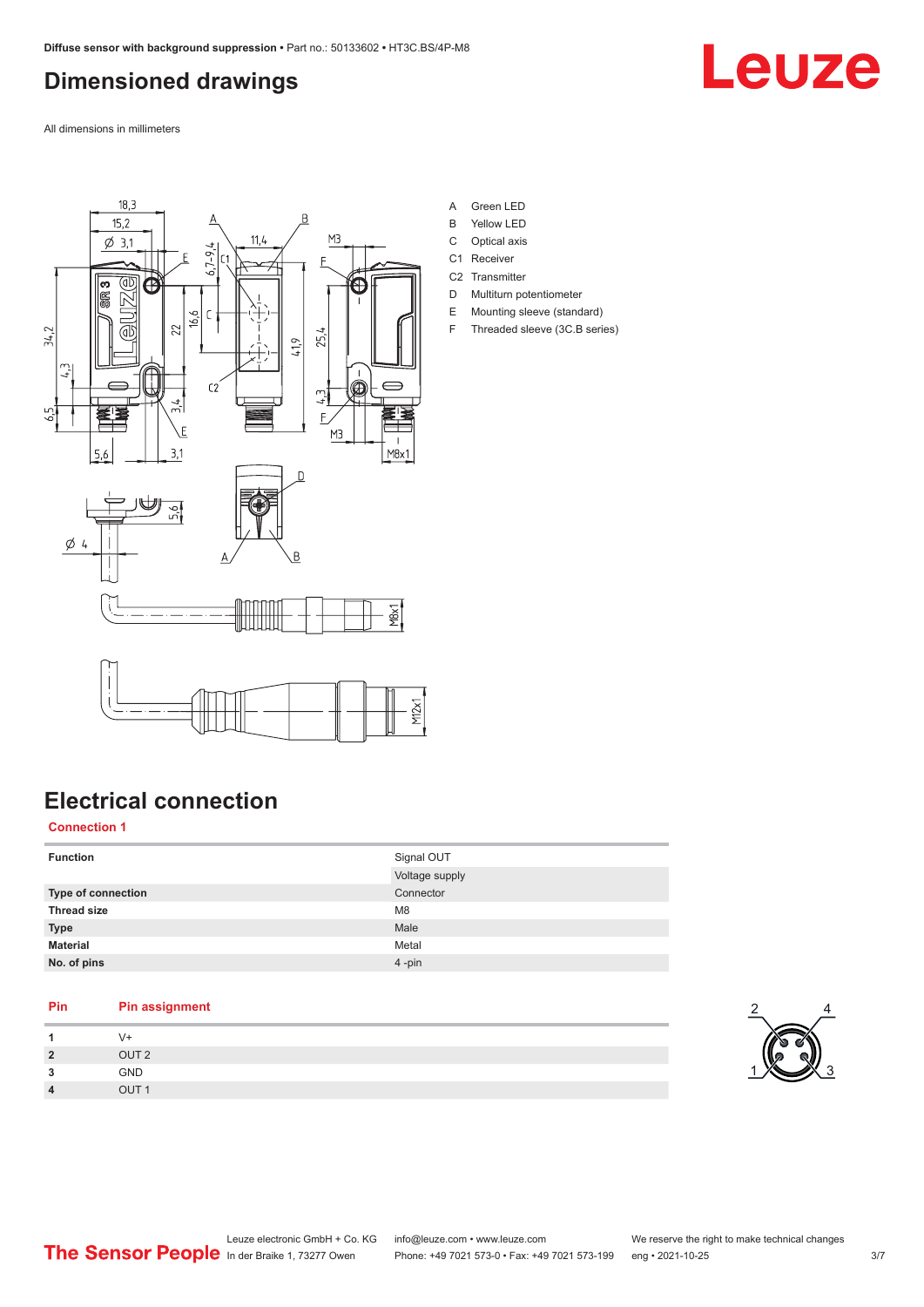### <span id="page-3-0"></span>**Diagrams**

#### Typ. response behavior (white 90 %)



Typ. black/white behavior



### **Operation and display**

| <b>LED</b>    | <b>Display</b>           | <b>Meaning</b>        |
|---------------|--------------------------|-----------------------|
|               | Green, continuous light  | Operational readiness |
| $\mathcal{P}$ | Yellow, continuous light | Object detected       |

x Distance [mm]

y Misalignment [mm]

Leuze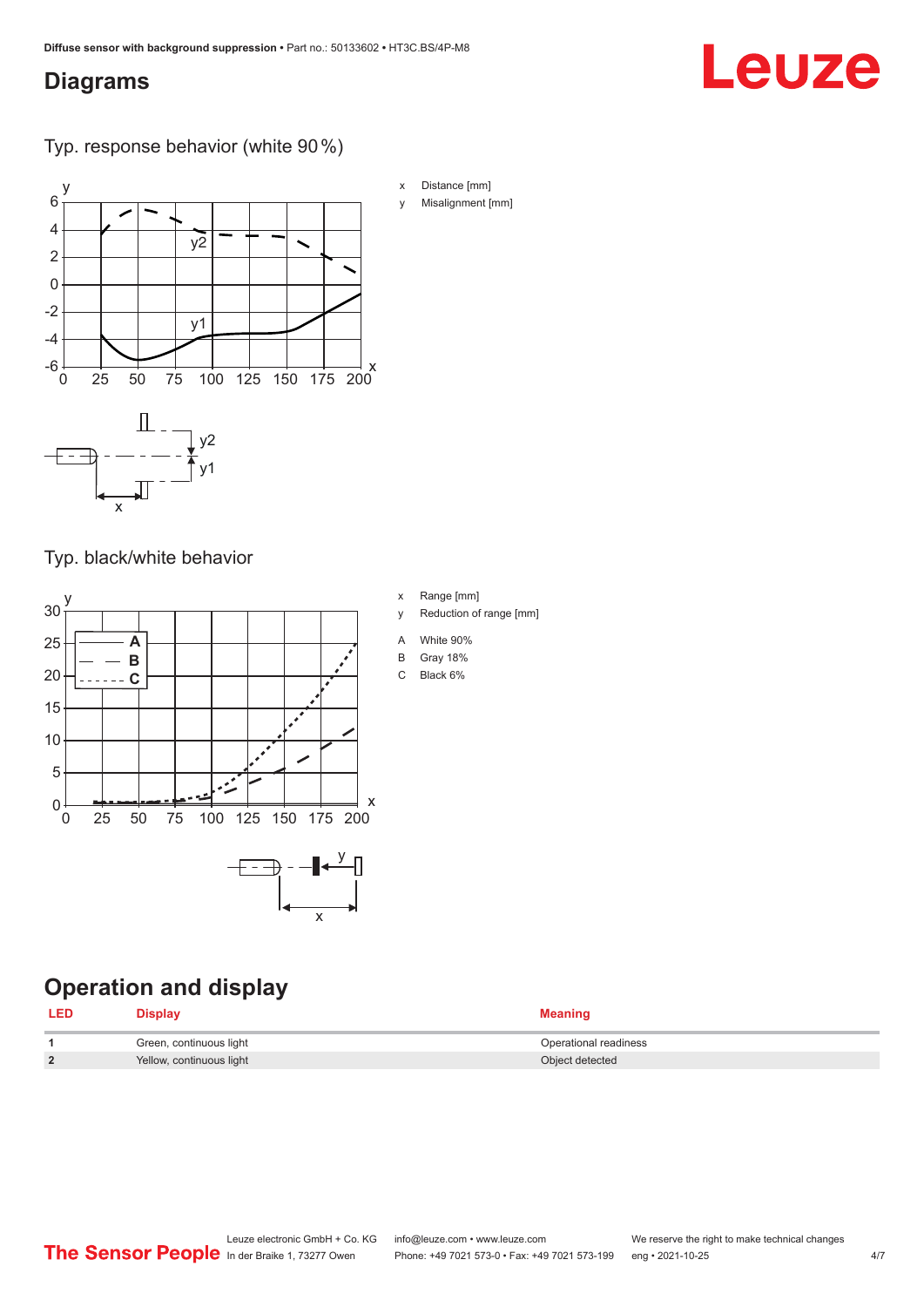#### <span id="page-4-0"></span>**Part number code**



Part designation: **AAA 3C d EE-f.GG H/i J-K**

| AAA3C | Operating principle / construction<br>HT3C: Diffuse reflection sensor with background suppression<br>LS3C: Throughbeam photoelectric sensor transmitter<br>LE3C: Throughbeam photoelectric sensor receiver<br>PRK3C: Retro-reflective photoelectric sensor with polarization filter                                                                                                                                                                                                                                                                                                                                 |
|-------|---------------------------------------------------------------------------------------------------------------------------------------------------------------------------------------------------------------------------------------------------------------------------------------------------------------------------------------------------------------------------------------------------------------------------------------------------------------------------------------------------------------------------------------------------------------------------------------------------------------------|
| d     | Light type<br>n/a: red light<br>I: infrared light                                                                                                                                                                                                                                                                                                                                                                                                                                                                                                                                                                   |
| EE    | Light source<br>n/a: LED<br>L1: laser class 1<br>L <sub>2</sub> : laser class 2                                                                                                                                                                                                                                                                                                                                                                                                                                                                                                                                     |
| f     | Preset range (optional)<br>n/a: operating range acc. to data sheet<br>xxxF: Preset range [mm]                                                                                                                                                                                                                                                                                                                                                                                                                                                                                                                       |
| GG    | <b>Equipment</b><br>n/a: standard<br>A: Autocollimation principle (single lens) for positioning tasks<br>B: Housing model with two M3 threaded sleeves, brass<br>F: Permanently set range<br>L: Long light spot<br>S: small light spot<br>T: autocollimation principle (single lens) for highly transparent bottles without tracking<br>TT: autocollimation principle (single lens) for highly transparent bottles with tracking<br>V: V-optics<br>XL: Extra long light spot<br>X: extended model<br>HF: Suppression of HF illumination (LED)                                                                       |
| н     | Operating range adjustment<br>n/a with HT: range adjustable via 8-turn potentiometer<br>n/a with retro-reflective photoelectric sensors (PRK): operating range not adjustable<br>1: 270° potentiometer<br>3: teach-in via button<br>6: auto-teach                                                                                                                                                                                                                                                                                                                                                                   |
| i.    | Switching output/function OUT 1/IN: Pin 4 or black conductor<br>2: NPN transistor output, light switching<br>N: NPN transistor output, dark switching<br>4: PNP transistor output, light switching<br>P: PNP transistor output, dark switching<br>6: push-pull switching output, PNP light switching, NPN dark switching<br>G: Push-pull switching output, PNP dark switching, NPN light switching<br>L: IO-Link interface (SIO mode: PNP light switching, NPN dark switching)<br>8: activation input (activation with high signal)<br>X: pin not used<br>1: IO-Link / light switching (NPN) / dark switching (PNP) |
| J     | Switching output / function OUT 2/IN: pin 2 or white conductor<br>2: NPN transistor output, light switching<br>N: NPN transistor output, dark switching<br>4: PNP transistor output, light switching<br>P: PNP transistor output, dark switching<br>6: push-pull switching output, PNP light switching, NPN dark switching<br>G: Push-pull switching output, PNP dark switching, NPN light switching<br>W: warning output<br>X: pin not used<br>8: activation input (activation with high signal)<br>9: deactivation input (deactivation with high signal)<br>T: teach-in via cable                                 |
| κ     | <b>Electrical connection</b><br>n/a: cable, standard length 2000 mm, 4-wire<br>5000: cable, standard length 5000 mm, 4-wire<br>M8: M8 connector, 4-pin (plug)<br>M8.3: M8 connector, 3-pin (plug)<br>200-M8: cable, length 200 mm with M8 connector, 4-pin, axial (plug)<br>200-M8.3: cable, length 200 mm with M8 connector, 3-pin, axial (plug)<br>200-M12: cable, length 200 mm with M12 connector, 4-pin, axial (plug)                                                                                                                                                                                          |

### **Note**

 $\%$  A list with all available device types can be found on the Leuze website at www.leuze.com.

5/7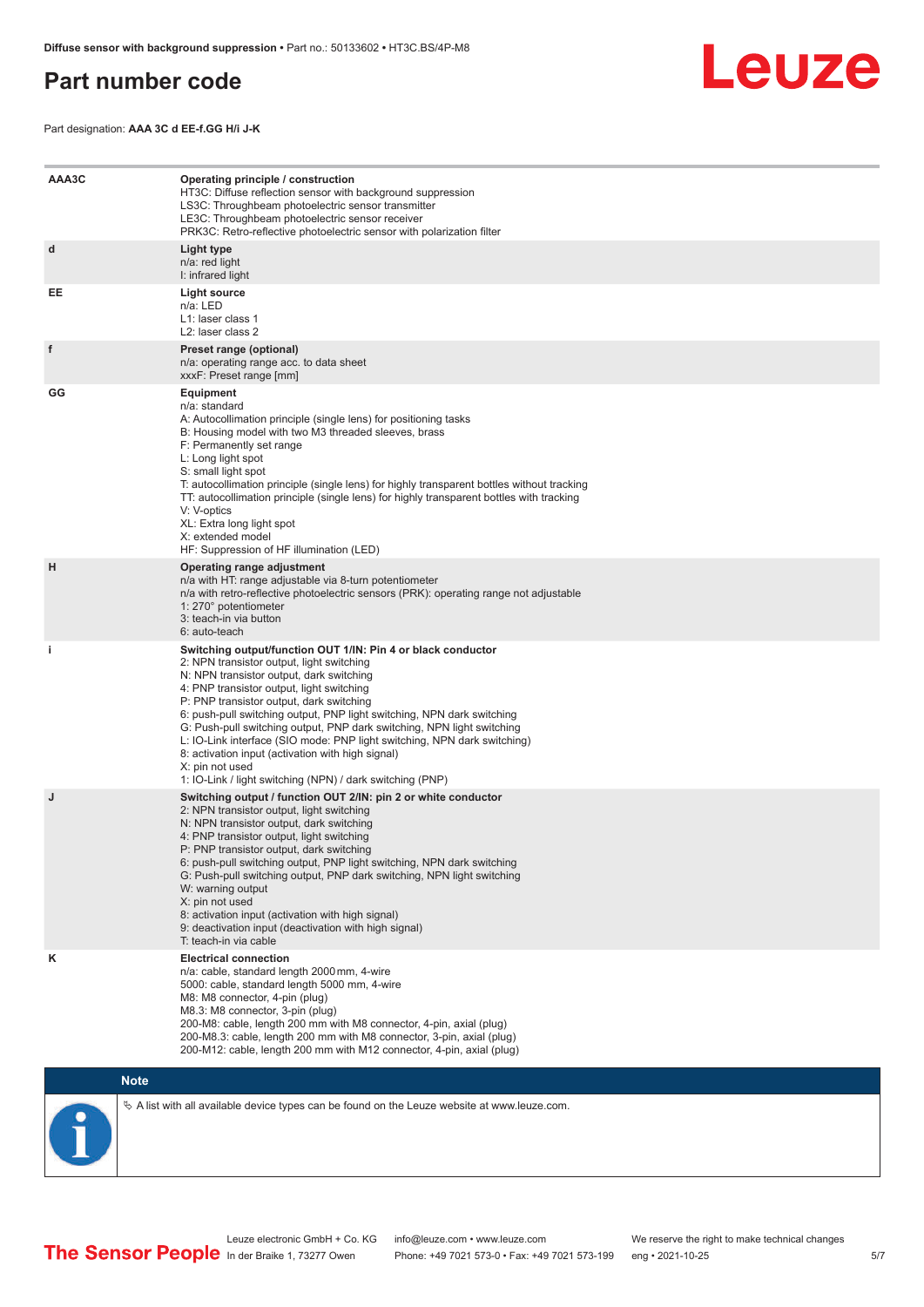### <span id="page-5-0"></span>**Notes**



#### **Observe intended use!**

 $\%$  This product is not a safety sensor and is not intended as personnel protection.

 $\ddot{\phi}$  The product may only be put into operation by competent persons.

 $\%$  Only use the product in accordance with its intended use.



|  |  |  | UL applications: |  |
|--|--|--|------------------|--|
|--|--|--|------------------|--|

ª For UL applications, use is only permitted in Class 2 circuits in accordance with the NEC (National Electric Code).

ª These proximity switches shall be used with UL Listed Cable assemblies rated 30V, 0.5A min, in the field installation, or equivalent (categories: CYJV/ CYJV7 or PVVA/PVVA7)

### **Further information**

- Light source: Average life expectancy 100,000 h at an ambient temperature of 25 °C
- Response time: For short decay times, an ohmic load of approx. 5 kOhm is recommended
- Sum of the output currents for both outputs, 50 mA for ambient temperatures > 40 °C

### **Accessories**

#### Connection technology - Connection cables

|   | Part no. | <b>Designation</b> | <b>Article</b>   | <b>Description</b>                                                                                                                                |
|---|----------|--------------------|------------------|---------------------------------------------------------------------------------------------------------------------------------------------------|
| ▤ | 50130850 | KD U-M8-4A-V1-050  | Connection cable | Connection 1: Connector, M8, Axial, Female, 4-pin<br>Connection 2: Open end<br>Shielded: No<br>Cable length: 5,000 mm<br>Sheathing material: PVC  |
|   | 50130871 | KD U-M8-4W-V1-050  | Connection cable | Connection 1: Connector, M8, Angled, Female, 4-pin<br>Connection 2: Open end<br>Shielded: No<br>Cable length: 5,000 mm<br>Sheathing material: PVC |

### Mounting technology - Mounting brackets

| Part no. | <b>Designation</b> | <b>Article</b>  | <b>Description</b>                                                                                                                           |
|----------|--------------------|-----------------|----------------------------------------------------------------------------------------------------------------------------------------------|
| 50139831 | <b>BT 205M</b>     | Mounting device | Fastening, at system: Durchgangsbefestigung<br>Mounting bracket, at device: schraubbar<br>Type of mounting device: starr<br>Material: Metall |

Leuze